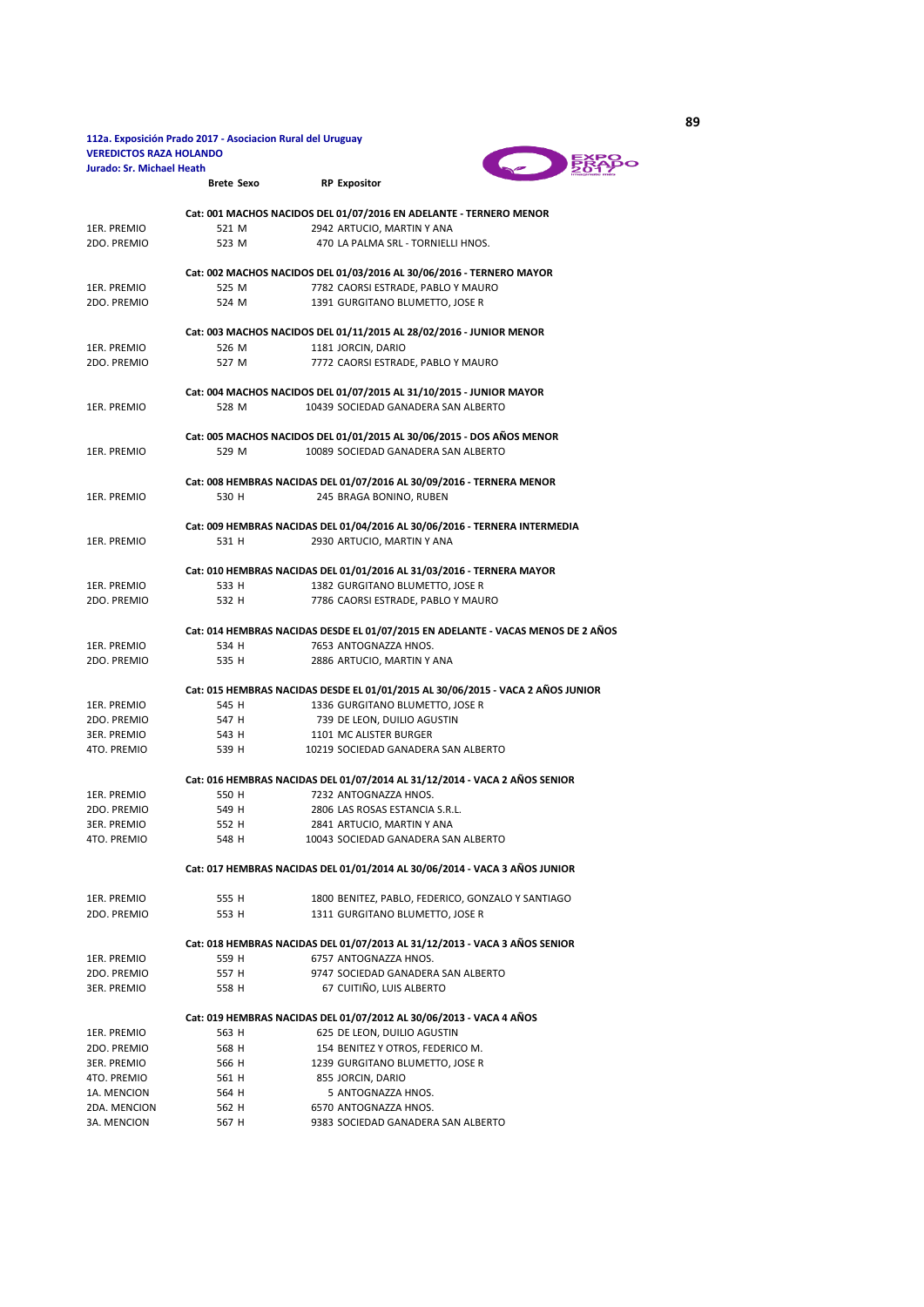|                            |                                                                      | Cat: 020 HEMBRAS NACIDAS DEL 01/07/2011 AL 30/06/2012 - VACA 5 AÑOS                               |  |  |
|----------------------------|----------------------------------------------------------------------|---------------------------------------------------------------------------------------------------|--|--|
| 1ER. PREMIO                | 569 H                                                                | 2458 LAS ROSAS ESTANCIA S.R.L.                                                                    |  |  |
| 2DO. PREMIO                | 570 H                                                                | 728 JORCIN, DARIO                                                                                 |  |  |
| 3ER. PREMIO                | 571 H                                                                | 6084 ANTOGNAZZA HNOS.                                                                             |  |  |
|                            |                                                                      |                                                                                                   |  |  |
| 4TO. PREMIO                | 572 H                                                                | 1590 BENITEZ, PABLO, FEDERICO, GONZALO Y SANTIAGO                                                 |  |  |
|                            |                                                                      | Cat: 021 HEMBRAS NACIDAS HASTA EL 30/06/2011 - VACA ADULTA                                        |  |  |
|                            | 575 H                                                                |                                                                                                   |  |  |
| 1ER. PREMIO<br>2DO. PREMIO | 574 H                                                                | 501 DE LEON, DUILIO AGUSTIN<br>5880 ANTOGNAZZA HNOS.                                              |  |  |
|                            |                                                                      |                                                                                                   |  |  |
|                            | <b>VITALICIA</b>                                                     | Cat: 022 HEMBRAS CON PROD. MIN DE 40000 KG DE LECHE 1400 KG DE GRASA Y 1280 KG DE PROTEINA - VACA |  |  |
|                            |                                                                      |                                                                                                   |  |  |
| 1ER. PREMIO                | 577 H                                                                | 115 BENITEZ Y OTROS, FEDERICO M.                                                                  |  |  |
| 2DO. PREMIO                | 578 H                                                                | 8575 LA PALMA SRL - TORNIELLI HNOS.                                                               |  |  |
| 3ER. PREMIO                | 582 H                                                                | 6599 SOCIEDAD GANADERA SAN ALBERTO                                                                |  |  |
| 4TO. PREMIO                | 580 H                                                                | 7871 SOCIEDAD GANADERA SAN ALBERTO                                                                |  |  |
|                            | <b>CAMPEON TERNERO MENOR</b>                                         |                                                                                                   |  |  |
|                            |                                                                      |                                                                                                   |  |  |
|                            | 521 M                                                                | 2942 ARTUCIO, MARTIN Y ANA                                                                        |  |  |
|                            | RESERVADO CAMPEON TERNERO MENOR                                      |                                                                                                   |  |  |
|                            | 523 M                                                                | 470 LA PALMA SRL - TORNIELLI HNOS.                                                                |  |  |
|                            | <b>CAMPEON TERNERO MAYOR</b>                                         |                                                                                                   |  |  |
|                            | 525 M                                                                | 7782 CAORSI ESTRADE, PABLO Y MAURO                                                                |  |  |
|                            | RESERVADO CAMPEON TERNERO MAYOR                                      |                                                                                                   |  |  |
|                            | 524 M                                                                | 1391 GURGITANO BLUMETTO, JOSE R                                                                   |  |  |
|                            | <b>CAMPEON JUNIOR MENOR</b>                                          |                                                                                                   |  |  |
|                            | 526 M                                                                | 1181 JORCIN, DARIO                                                                                |  |  |
|                            | <b>RESERVADO CAMPEON JUNIOR MENOR</b>                                |                                                                                                   |  |  |
|                            | 527 M                                                                | 7772 CAORSI ESTRADE, PABLO Y MAURO                                                                |  |  |
|                            | <b>CAMPEON JUNIOR MAYOR</b>                                          |                                                                                                   |  |  |
|                            | 528 M                                                                | 10439 SOCIEDAD GANADERA SAN ALBERTO                                                               |  |  |
|                            | <b>CAMPEON DOS AÑOS MENOR</b>                                        |                                                                                                   |  |  |
|                            | 529 M                                                                | 10089 SOCIEDAD GANADERA SAN ALBERTO                                                               |  |  |
|                            | <b>CAMPEONA TERNERA MENOR</b>                                        |                                                                                                   |  |  |
|                            | 530 H                                                                | 245 BRAGA BONINO, RUBEN                                                                           |  |  |
|                            | CAMPEONA TERNERA INTERMEDIA                                          |                                                                                                   |  |  |
|                            | 531 H                                                                | 2930 ARTUCIO, MARTIN Y ANA                                                                        |  |  |
|                            | <b>CAMPEONA TERNERA MAYOR</b>                                        |                                                                                                   |  |  |
|                            | 533 H                                                                | 1382 GURGITANO BLUMETTO, JOSE R                                                                   |  |  |
|                            | RESERVADA CAMPEONA TERNERA MAYOR                                     |                                                                                                   |  |  |
|                            | 532 H                                                                | 7786 CAORSI ESTRADE, PABLO Y MAURO                                                                |  |  |
|                            | <b>CAMPEONA VACA MENOR 2 AÑOS</b>                                    |                                                                                                   |  |  |
|                            |                                                                      | 7653 ANTOGNAZZA HNOS.                                                                             |  |  |
|                            | 534 H                                                                |                                                                                                   |  |  |
|                            |                                                                      | RESERVADA CAMPEONA VACA MENOR 2 AÑOS                                                              |  |  |
|                            | 535 H                                                                | 2886 ARTUCIO, MARTIN Y ANA                                                                        |  |  |
|                            | CAMPEONA VACA 2 AÑOS JUNIOR                                          |                                                                                                   |  |  |
|                            | 545 H                                                                | 1336 GURGITANO BLUMETTO, JOSE R                                                                   |  |  |
|                            |                                                                      | RESERVADA CAMPEONA VACA 2 AÑOS JUNIOR                                                             |  |  |
|                            | 547 H                                                                | 739 DE LEON, DUILIO AGUSTIN                                                                       |  |  |
|                            | TERCER MEJOR VACA 2 AÑOS JUNIOR                                      |                                                                                                   |  |  |
|                            | 543 H                                                                | 1101 MC ALISTER BURGER                                                                            |  |  |
|                            | <b>CUARTA MEJOR VACA 2 AÑOS JUNIOR</b>                               |                                                                                                   |  |  |
|                            | 539 H                                                                | 10219 SOCIEDAD GANADERA SAN ALBERTO                                                               |  |  |
|                            | <b>CAMPEONA VACA 2 AÑOS SENIOR</b>                                   |                                                                                                   |  |  |
|                            | 550 H                                                                | 7232 ANTOGNAZZA HNOS.                                                                             |  |  |
|                            |                                                                      | RESERVADA CAMPEONA VACA 2 AÑOS SENIOR                                                             |  |  |
|                            | 549 H                                                                | 2806 LAS ROSAS ESTANCIA S.R.L.                                                                    |  |  |
|                            | TERCER MEJOR VACA 2 AÑOS SENIOR                                      |                                                                                                   |  |  |
|                            | 552 H                                                                | 2841 ARTUCIO, MARTIN Y ANA                                                                        |  |  |
|                            | <b>CUARTA MEJOR VACA 2 AÑOS SENIOR</b>                               |                                                                                                   |  |  |
|                            | 548 H                                                                | 10043 SOCIEDAD GANADERA SAN ALBERTO                                                               |  |  |
|                            | <b>CAMPEONA VACA 3 AÑOS JUNIOR</b>                                   |                                                                                                   |  |  |
|                            | 555 H                                                                | 1800 BENITEZ, PABLO, FEDERICO, GONZALO Y SANTIAGO                                                 |  |  |
|                            |                                                                      | RESERVADA CAMPEONA VACA 3 AÑOS JUNIOR                                                             |  |  |
|                            |                                                                      |                                                                                                   |  |  |
|                            | 553 H                                                                | 1311 GURGITANO BLUMETTO, JOSE R                                                                   |  |  |
|                            | <b>CAMPEONA VACA 3 AÑOS SENIOR</b><br>6757 ANTOGNAZZA HNOS.<br>559 H |                                                                                                   |  |  |
|                            |                                                                      |                                                                                                   |  |  |
|                            |                                                                      | RESERVADA CAMPEONA VACA 3 AÑOS SENIOR                                                             |  |  |
|                            | 557 H                                                                | 9747 SOCIEDAD GANADERA SAN ALBERTO                                                                |  |  |